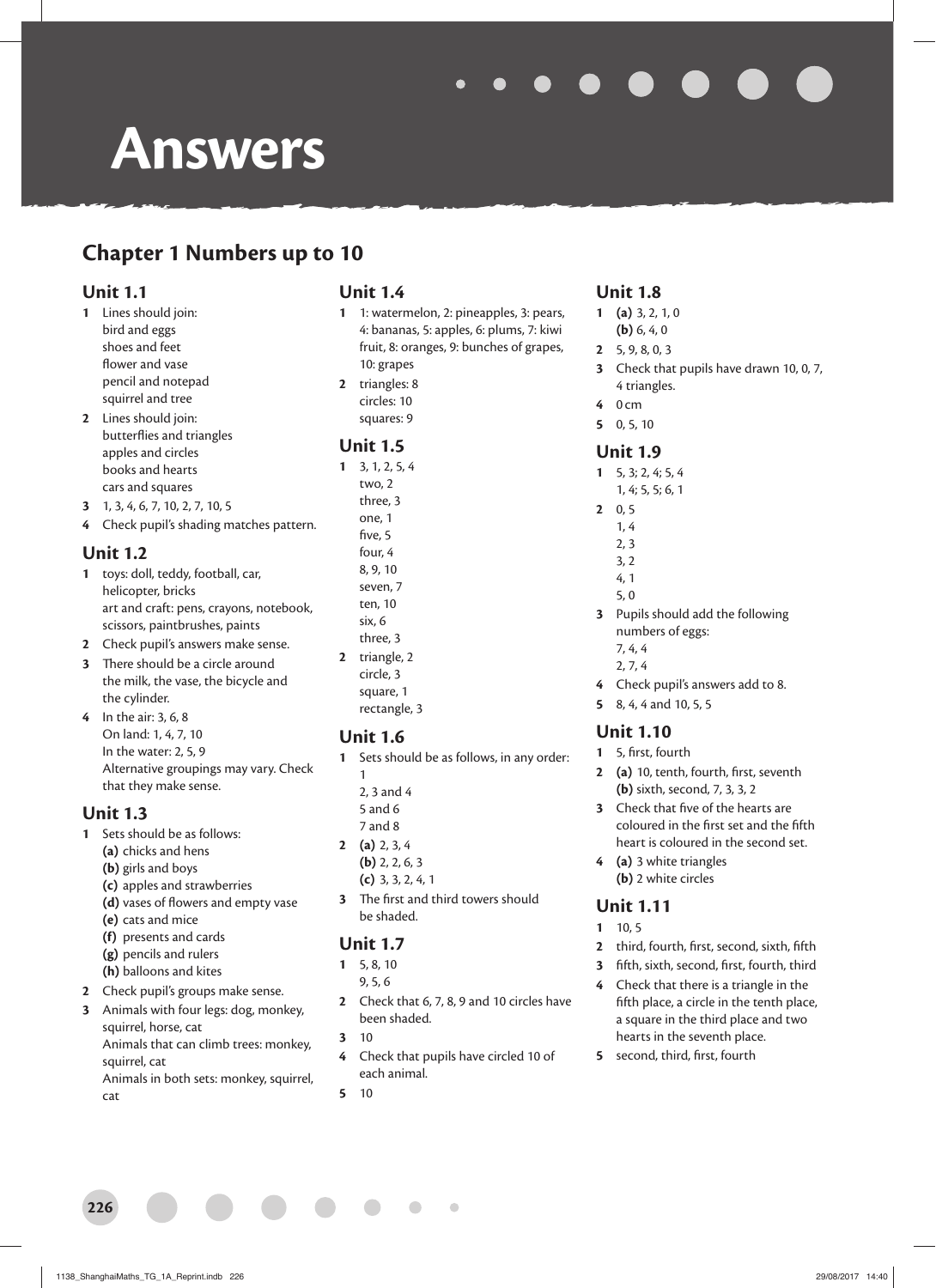#### **Unit 1.12**

- **1** The following sets should be ticked: **(a)** toothbrushes **(b)** shorts
- **2** The following sets should be ticked: **(a)** strawberries **(b)** triangles
- **3** 4, 5, 1, 1 (cylinders and cubes) 3, 7, 4, 4 (stars)
- **4** Check that pupils have drawn: 4 circles
	- 7 triangles
	- 2 squares
- **5** Pencil 2 should be coloured.

#### **Unit 1.13**

- 1  $> = <$
- **2**  $4 = 4, 3 < 5, 4 > 2$
- **3** Pupils should draw more than three circles, less than three triangles, and five rectangles.
- $4 \leq x > 12$
- $> < = <$
- **5** Answers will vary. Check that they make sense.
- **6** The third glass should be circled.

#### **Unit 1.14**

- **1** b should be ticked
- **2 (a)** 2, 3, 4, 5, 6, 7, 9 **(b)** 0, 4, 6, 10
- **3 (a)** 3, 2, 6 **(b)** 2, 4, 2, 8, 4
- **4 (a)** Check that 7, 0, 3, 2 and 9 are circled. **(b)** 0, 2, 3, 7, 9 **(c)** 10, 8, 6, 5, 1
- **5** Answers will vary. Check that they make sense.

#### **Chapter 1 test**

- **1** Lines should join: plant and plant pot fork and knife scarf and gloves monkey and bananas cake and present
- **2** Lines should join: strawberries and seven bananas and three apples and ten circles cherries and 4 oranges and five circles
- **3** Groupings will vary. Check that they make sense.
- 4 third, fifth, sixth, seventh, seven
- **5** (a) The first four apples should be shaded.
	- The fourth apple should be shaded. **(b)** The second strawberry should be shaded. All except the first strawberry
	- should be shaded.
- **6** five, 3, second, fourth, 2
- **7** 3, 2, 1, 4
- **8** 0, 2, 3, 4, 6, 7, 9, 10
- **9 (a)** 1, 3, 5, 7, 9 1, 2, 9
	- **(b)** 9, 3, 0
- **10** squares, 3, circles/triangles, triangles/ circles
- 11  $\langle \rangle$  =  $\rangle$  > 8

The remaining answers will vary. Check that they make sense.

**12 (a)** 2, 4, 5, 8, 9, 10 **(b)** 10, 7, 6, 4, 1, 0

# **Chapter 2 Addition and subtraction within 10**

#### **Unit 2.1**

**1** 0, 4; 1, 4 1, 3; 2, 3 2, 2; 3, 2 3, 1; 4, 1 4, 0; 5, 0 **2** 3, 5 **3** 3, 7, 4, 3 5, 5, 7, 0, 2 **4** (a)  $5 + 1 = 6$  $4 + 2 = 6$  $3 + 3 = 6$  $2 + 4 = 6$  $1 + 5 = 6$  $(b)$  9 + 1 = 10  $8 + 2 = 10$  $7 + 3 = 10$   $3 + 7 = 10$  $6 + 4 = 10$   $2 + 8 = 10$  $5 + 5 = 10$  1 + 9 = 10  $4 + 6 = 10$ 

#### **Unit 2.2**

- **1** 8, 9, 5, 10, 10
- **2**  $3 + 4 = 7$   $3 + 2 = 5$   $6 + 4 = 10$  $4 + 3 = 7$   $2 + 3 = 5$   $4 + 6 = 10$  $2 + 6 = 8$   $5 + 4 = 9$   $1 + 7 = 8$  $6 + 2 = 8$  4 + 5 = 9 7 + 1 = 8

 $1 + 3$  and  $2 + 2$  $1 + 1$  and  $0 + 2$  $5 + 2$  and  $1 + 6$  and  $4 + 3$  $3 + 5$  and  $8 + 0$  $5 + 0 = 5$   $2 + 3 = 5$  $4 + 1 = 5$  1 + 4 = 5

**3** 10, 6, 8, 10, 6 8, 10, 7, 3, 10 **4** Lines should be joining:

 $3 + 2 = 5$  0 + 5 = 5 (These calculations may appear in any order.)

#### **Unit 2.3**

- **1** (a)  $0 + 8 = 8$  1 + 7 = 8 2 + 6 = 8  $3 + 5 = 8$  4 + 4 = 8 5 + 3 = 8  $6 + 2 = 8$   $7 + 1 = 8$   $8 + 0 = 8$ 
	- **(b)** Ensure that the coloured dots match the additions. The calculations may appear in a different order.

```
9 + 0 = 9 1 + 8 = 9 2 + 7 = 9
3 + 6 = 9 4 + 5 = 9 5 + 4 = 9
```

```
6 + 3 = 9 7 + 2 = 9 8 + 1 = 9
```

$$
4 + 3 = 7 \quad 5 + 5 = 10
$$

 $1 + 7 = 8$  6 + 4 = 10

- **3** 8, 10, 7
	- 4, 8, 6
	- 4, 8, 10
	- 6, 9, 9

**4** Answers will vary. Possible answers include:

- $2 + 3 = 5$
- $3 + 4 = 7$
- $5 + 4 = 9$  $4 + 2 = 6$

#### **Unit 2.4**

- **1**  $6 + 4 = 10$  $4 + 4 = 8$  6 + 3 = 9  $3 + 4 = 7$   $3 + 7 = 10$ **2** 7, 3, 8
	- 6, 9, 7
	- 5, 1, 3  $+3, +6, +0$
- **3** 8, 8, 8
- 5, 8, 9
	- 8, 5, 10 10, 6, 4
	- 10, 9
	- 8, 6
- **4 (a)** 6 and 2 **(b)** six triangles

**227**

Answers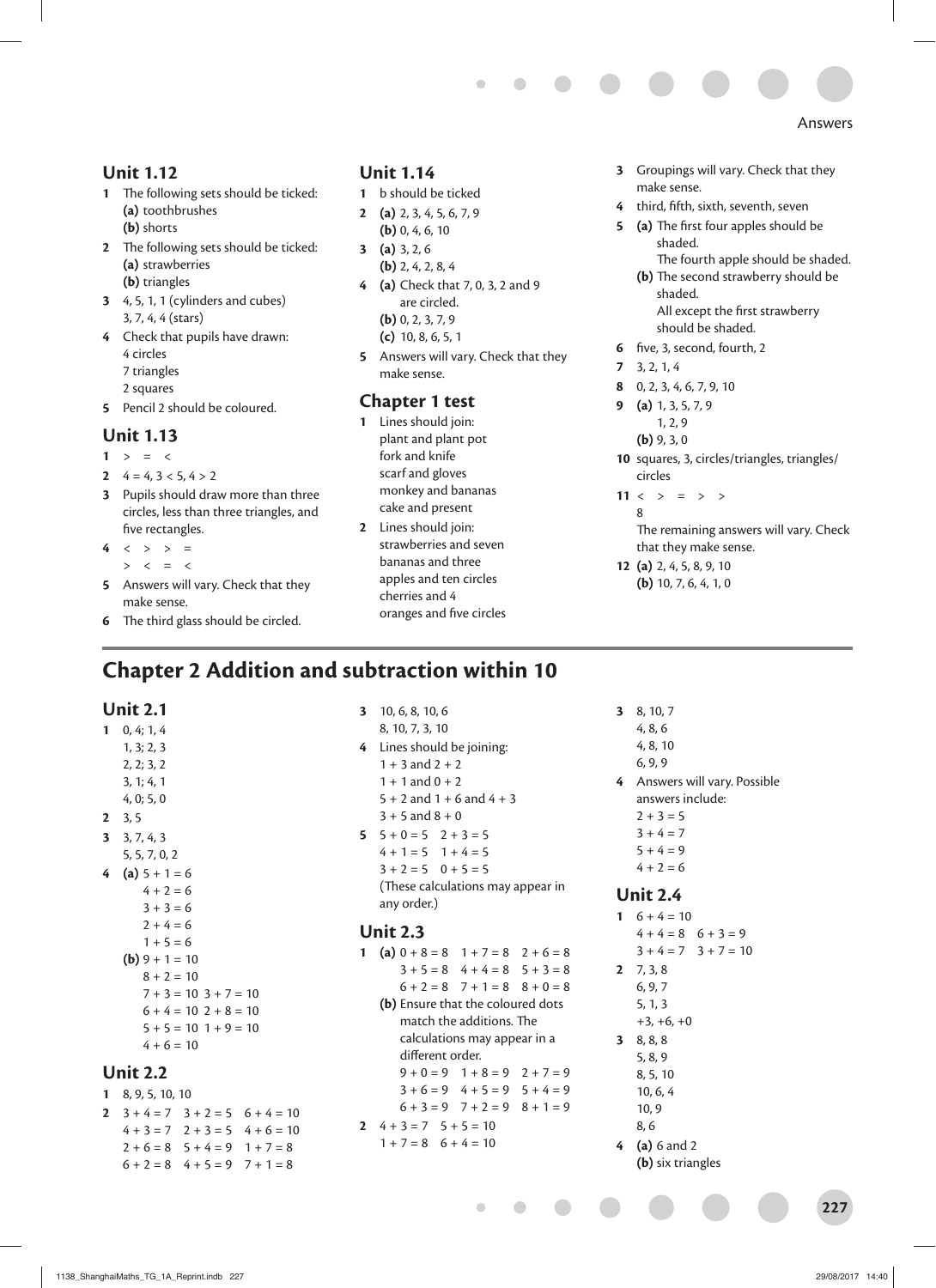$\bullet$  $\overline{a}$ 

Answers

#### **Unit 2.5** 1  $6 + 3 = 9$   $3 + 4 = 7$  $5 + 2 = 7$  4 + 5 = 9  $3 + 6 = 9$  4 + 2 = 6  $4 + 5 = 9$  and  $5 + 4 = 9$  (in any order)  $3 + 6 = 9$  and  $6 + 3 = 9$  (in any order) **2** 7, 6, 8 8, 9, 10 10, 7, 10 7, 6, 1 3, 5, 9 **3** 5, 9, 5, 8 4, 10, 6, 9 6, 7, 9, 7 10, 7, 9, 10 **4** Pairs of calculations can be in either order:  $4 + 1 = 5$  1 + 4 = 5  $4 + 3 = 7$   $3 + 4 = 7$  $6 + 4 = 10$   $4 + 6 = 10$  $4 + 2 = 6$   $2 + 4 = 6$  $5 + 2 = 7$  2 + 5 = 7  $2 + 1 = 3$  1 + 2 = 3  $3 + 0 = 3$   $0 + 3 = 3$  $5 + 3 = 8$  3 + 5 = 8  $2 + 2 = 4$  $4 + 0 = 4$  0 + 4 = 4  $2:2$ **Unit 2.6**

- 1  $6 2 = 4$  $6 - 4 = 2$  $7 - 2 = 5$  $9 - 3 = 6$  10  $- 8 = 2$ **2** 4, 1, 2, 0 1, 3, 5, 5 5, 1, 2, 2 0, 2, 3, 3 **3** 6, 6, 2, 8, 0 6, 0, 1, 1, 2 **4** Calculations may appear in any order:
	- $10 5 = 5$   $7 2 = 5$  $9 - 4 = 5$  6 – 1 = 5  $8 - 3 = 5$   $5 - 0 = 5$

#### **Unit 2.7**

- **1** 2, 4, 2, 3, 8 **2**  $7 - 4 = 3$   $10 - 6 = 4$  $8 - 5 = 3$   $10 - 3 = 7$  $9 - 7 = 2$  7 – 2 = 5 **3** 3, 1, 2 8, 1, 8 3, 0, 5 −4, −3, −6 **4** 4, 0, 5, 5
	- 1, 5, 3, 1 3, 4, 3, 5
	- 8, 1, 0, 2

**228**

- **5** 2 0 = 2 3 1 = 2  $4 - 2 = 2$  5 – 3 = 2  $6 - 4 = 2$  7  $-5 = 2$  $8 - 6 = 2$  9 – 7 = 2 **Unit 2.8 1**  $7 - 1 = 6$   $9 - 5 = 4$  $8 - 3 = 5$  9 – 3 = 6  $7 - 4 = 3$   $8 - 5 = 3$  $10 - 5 = 5$  6 – 6 = 0 **2** 4, 5, 3 3, 4, 6 7, 3, 10 **3** 3, 6, 0, 6 3, 1, 3, 5 7, 3, 1, 3 **4** 6 + 4 = 10  $6 - 4 = 2$  $6 - 4 = 2$ **Unit 2.9 1**  $6 - 2 = 4$   $10 - 7 = 3$  $8 - 5 = 3$  7 – 4 = 3  $9 - 4 = 5$   $7 - 5 = 2$ **2** 4, 4, 2, 3 3, 1, 7, 1 4, 2, 9, 4 8, 1, 0
- **3** 3, 9, 0, 4 10, 6, 7, 7 9, 3, 1, 1 3, 10, 4, 2 **4** 4, 6 9, 2

#### **Unit 2.10**

1  $5 + 2 = 7$   $7 - 2 = 5$  $6 + 3 = 9$   $9 - 3 = 6$  $10 - 3 = 7$  7 + 3 = 10 **2** 8, 9, 6, 4 9, 9, 10, check pupil's answers **3** 5 10 5 1 6 3 4 4 2 9 10 7 Check pupils' answers. **4** 5, 9, 7, 2 10, 5, 3, 6 10, 4, 0, 10 **5** Calculations may appear in any order:  $10 - 7 = 3$   $6 - 3 = 3$  $9 - 6 = 3$   $5 - 2 = 3$  $8 - 5 = 3$  4 – 1 = 3  $7 - 4 = 3$   $3 - 0 = 3$ **Unit 2.11**

**1** 0, 2, 4, 5, 6, 7, 8, 10 1, 3, 5, 7, 9

 $\bullet$ 

 $\bullet$ 

- 2  $3 + 4 = 7$  $0 + 9 = 9$  $8 - 6 = 2$ **3** 8, 6, 6, 9 4, 10, 10, 2 9, 10, 10, 7 5, 0, 2, 4 **4** 4, 8, 4 3, 0, 9 4, 9, 2 **5** Check pupil's number lines.  $2 + 4 = 6$  $6 - 5 = 1$ **Unit 2.12 1** Lines should join: 1 and 9 2 and 8 3 and 7 4 and 6 5 and 5 10 and 0 **2** From left numbers should be: 7, 8, 9, 10, 0, 5, 5, 4 **3** 7, 9, 0 5, 4, 2 4 The following pairs should be joined:  $2 + 8$  and  $3 + 7$  7 – 5 and 6 – 4  $4 + 5$  and  $2 + 7$  9 – 3 and  $8 - 2$  $2 + 6$  and  $5 + 3$   $8 - 4$  and  $9 - 5$  $9 - 2$  and  $3 + 4$  6 – 3 and  $7 - 4$ **5** 5, 10, 1, 9 7, 8, 3, 10 2, 4, 4 Last 2 could be 10, 7 or 9, 6 or 8, 5 or 7, 4 or 6, 3 or 5, 2 or 4, 1 or 3,0 6  $>$  > > >  $\langle$  =  $\langle$  $=$   $<$   $=$ **7** Answers will vary. Check that they all add to 10. **Unit 2.13** 1  $2 + 3 + 2 = 7$   $3 + 4 + 2 = 9$  $3 + 5 + 2 = 10 + 1 + 3 = 8$ **2**  $1 + 3 + 4 = 8$  $0 + 2 + 7 = 9$
- **3** 7, 7, 10 7, 5, 9 9, 10, 10 7, 10, 10
- **4** (a)  $3 + 2 + 5 = 10$ **(b)**  $4 + 2 + 2 = 8$
- **5** 5, 4; 3, 4 6, 2; 1, 4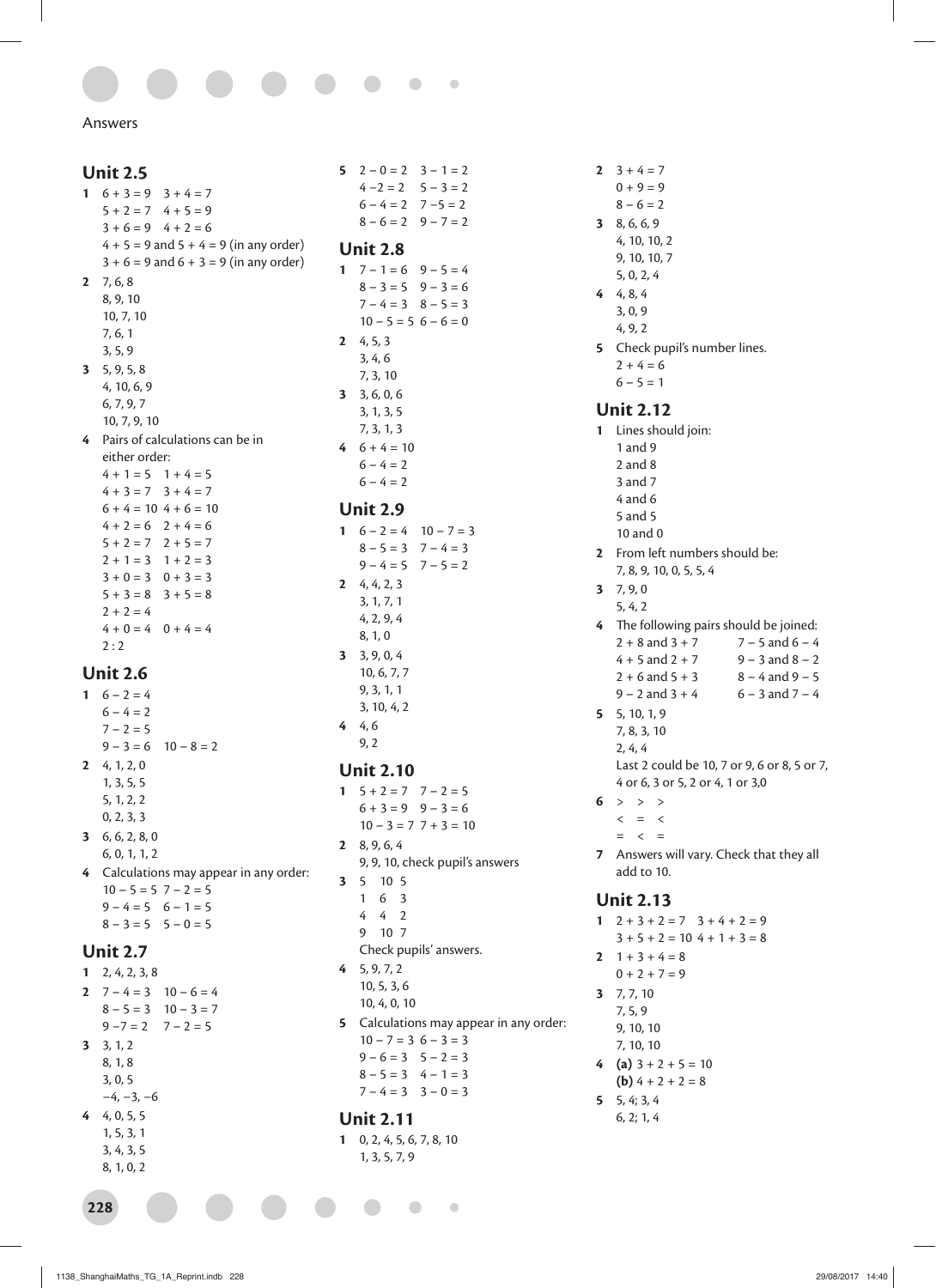

#### **Unit 2.14**

**1**  $10 - 2 - 4 = 4$   $10 - 5 - 3 = 2$ 2  $9 - 5 - 2 = 2$  $7 - 1 - 2 = 4$ **3** 1, 0, 2 2, 4, 1 0, 3, 0 4, 2, 2 2, 0, 0 **4** (a)  $9 - 5 - 2 = 2$ **(b)**  $9 - 3 - 4 = 2$ **5** 5, 3; 9, 1 3, 6; 9, 8

#### **Unit 2.15**

1  $9 - 4 + 1 = 6$   $9 - 3 + 4 = 10$  $5 - 1 + 3 = 7$   $9 - 5 + 2 = 6$ 2  $2 + 7 - 4 = 5$  $10 - 6 + 3 = 7$  $3 \leq x =$  $=$  >  $> 2$ **4** 9 7 6 10 3 2 1 9 6 8 10 7 **5** 8, 1; 9, 7 8, 5; 1, 0

#### **Chapter 2 test**

- **1** 6, 5, 3, 0 0, 9, 3, 10 10, 2, 7, 5
- **2** Lines should join:  $3 + 4$  and  $1 + 6$  $2 + 2$  and  $8 - 4$
- $10 1$  and  $9 0$
- **3** (a)  $+6$ ,  $2 + 6 = 8$ **(b)**  $-6$ ,  $7 - 6 = 1$ 
	- **(c)** +5, –2, 3 + 5 2 = 6
- **4** Lines should join:  $4 + 6 - 0$  and 10  $2 + 5 + 3$  and 10  $9 - 2 - 2$  and 5  $7 - 4 + 7$  and 10  $5 + 5 - 5$  and 5  $10 - 1 - 3$  and 6  $8 - 3 + 0$  and 5
	- $9 5 + 2$  and 6
- **5**  $4 + 2 = 6$   $9 5 = 4$ 
	- $3 + 4 + 3 = 10$   $8 4 2 = 2$

## **Chapter 3 Numbers up to 20 and their addition and subtraction**

#### **Unit 3.1**

- **1** 13, 12, 16
	- 13, 19, 11
	- 19, 15, 20
- **2** 11, 12, 14, 15, 16, 18, 20 14 15 16 (any two of these in ascending order)
	- 20 Remaining two numbers may vary but both should be less than 19, with the first number bigger than the second.
- **3** 12, 10, 8 10, 5 15, 13, 11, 7, 5, 3, 1
- **4 (a)** Green line should join 11, 13, 15, 17, 19 Red line should join 10, 12, 14, 16, 18, 20
	- **(b)** 11, 13, 15, 17, 19 10, 12, 14, 16, 18, 20

#### **Unit 3.2**

**1** Line should be joining: hearts and 14 stars and 15 circles and 11 **2** 14 13

```
10 + 4 10 + 3
16 18
10 + 6 10 + 820 17
10 + 10 10 + 7
```
#### **3**  $12 - 2 = 10$   $10 + 5 = 15$  $10 + 10 = 20$   $16 - 6 = 10$

- 
- **4** 12 15 19
	- 12 15 19
	- 8 6 3 10 10 10
- **5** 4 7 10
- 10 10 10 2 6

#### **Unit 3.3**

- **1** 3, 4, 6, 8, 9 12, 14, 15, 17, 19, 20 1, 4, 5, 6, 10 12, 13, 14, 16, 17, 20 **2** Check that all odd numbered beads are shaded. Check that all even numbered beads are shaded. Check that 5, 10, 15 and 20 are shaded. **3** 10, 12, 13, 15, 16, 17, 19, 20 **(a)** 14, 16 **(b)** 19, 10
- **(c)** 12 **(d)** 13, 14, 15, 16, 17 **(e)** 16, 17, 18, 19
- **4 (a)** 1, 3, 5, 7, 9 **(b)** 20, 19, 18, 17, 16, 15 **(c)** 3, 4, 5, 6, 7 **(d)** 4, 8, 12, 16, 20
- **5 (a)** 8 should be circled: 3, 5, 7, 9 **(b)** 9 should be circled: 2, 4, 6, 8 **(c)** 18 should be circled: 17, 15, 13, 11 **(d)** 13 should be circled: 6, 9, 12, 15, 18
- **6 (a)** Any one of 13 or 14 **(b)** Any one of 17, 18 or 19 **(c)** Answers will vary. One possible answer is 3, 5, 7, 9, 11, 13, 15

#### **Unit 3.4**

- 1  $2 + 6 = 8$  12 + 6 = 18  $8 - 6 = 2$  18 – 6 = 12  $10 + 7 = 17$   $19 - 9 = 10$
- $18 6 = 12$   $17 4 = 13$ **2** 8, 8, 8, 7
- 18, 18, 18, 17 6, 9, 6, 6 16, 19, 16, 16
- **3** 4, 2, 1, 3 14, 12, 11, 13 4, 2, 5, 5
- 14, 12, 15, 15 **4** 8, 8, 9
- 18, 15, 3, 18, 12, 7, 19 2, 1, 5 12, 16, 5, 11, 17, 2, 15
- $5 = \langle \rangle$  $\langle \rangle$  > =
	- $\langle$  =  $\langle$
	- $>$   $=$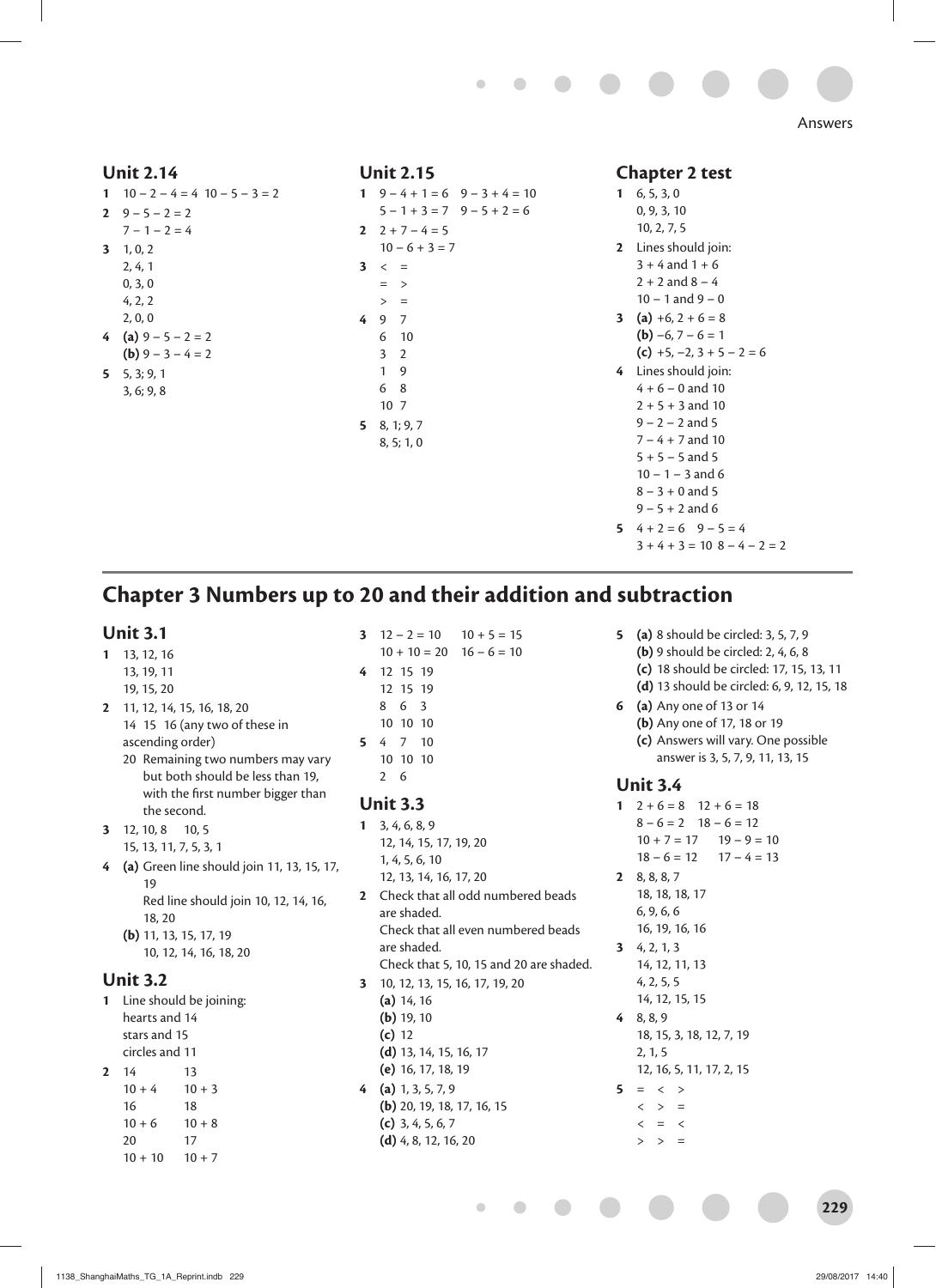#### Answers

#### **Unit 3.5**

```
1 Check that colouring 
   matches calculations:
   9 + 3 = 12 8 + 6 = 147 + 5 = 12 6 + 6 = 12
2 15
    14
3 1, 2, 12 2, 3, 13 4, 5, 15<br>2, 2, 12 1, 8, 18 3, 6, 16
                           3, 6, 16
4 13 13
   10 10
   13 13
    14 14
    10 1, 10
    14 4, 14
5 For example; 7 + 8 = 156 + 9 = 15
```
#### **Unit 3.6**

```
1 9, 15 5, 13
   6, 15 5, 8, 13
   4, 7, 11 3, 10, 13
   7, 4, 11 10, 3, 13
   7 + 4 = 11 3 + 9 = 122 13, 13, 12
   17, 11, 11
3 11, 11, 12, 13
   12, 12, 13, 11
   13, 13, 14, 12
   14, 14, 15, 11
   15, 15, 16, 16
   16, 11, 17, 17
   12, 18, 11, 13
4 > < => > =
   > > <
      =5 10 15 14 12
   12 17 12 16
Unit 3.7
```
#### **1** Check pupils' crossing out. 8 8 7 7 **2** 7 5 **3** 2, 1, 9 1, 5, 5 3, 2, 8  $6, 2, 8$  7, 2, 8 4, 2, 8 **4** 9 3 10 10 9 3 8 2 10 10 8 8, 2 **5** 6 9 10, 9 8, 9 4, 11, 5 3, 15, 2

**230**

#### **Unit 3.8 1**  $13 - 5 = 8$   $15 - 7 = 8$  $14 - 8 = 6$  17 – 9 = 8  $13 - 4 = 9$   $12 - 3 = 9$  $16 - 9 = 7 20 - 9 = 11$ **2** 6, 9, 8 8, 3, 8 **3** 9, 3, 7, 5 9, 8, 8, 7 9, 6, 8, 7 9, 7, 4, 5  $4 \leq \leq \ = \ >$  $>$  > > > **5**  $8 - 1 = 7$   $12 - 5 = 7$   $16 - 9 = 7$  $9 - 2 = 7$   $13 - 6 = 7$   $17 - 10 = 7$  $10 - 3 = 7$   $14 - 7 = 7$   $18 - 11 = 7$  $11 - 4 = 7$   $15 - 8 = 7$   $19 - 12 = 7$

#### **Unit 3.9**

|           | $1 \quad 7 + 5 = 12 \quad 11 - 3 = 8$ |                                   |
|-----------|---------------------------------------|-----------------------------------|
|           | $13 - 4 = 9$ $4 + 8 = 12$             |                                   |
|           | $3 + 9 = 12$ $9 + 4 = 13$             |                                   |
|           | $20 - 8 = 12$ $12 - 5 = 7$            |                                   |
|           | 2 12 12 7 8                           |                                   |
|           | 15 8 9 8                              |                                   |
|           | 13 7 5 20                             |                                   |
|           | 3 Greater                             | Less                              |
|           | than $10$ :                           | than 10:                          |
|           | $5 + 7$                               | $15 - 6$                          |
|           | $7 + 13$                              | $13 - 8$                          |
|           | $9 + 2$                               | $18 - 14$                         |
|           | $16 - 5$                              |                                   |
|           | $8 + 4$                               |                                   |
|           | 4 7 12 9                              |                                   |
|           | 13 15 17                              |                                   |
|           | 13 8 5                                |                                   |
|           |                                       | 5 Answers will vary. For example: |
|           | $3 + 9 = 4 + 8 = 5 + 7$               |                                   |
| Unit 3.10 |                                       |                                   |

# 1  $16 - 7 = 9$   $12 - 9 = 3$

 $6 + 5 = 11$   $9 + 7 = 16$  $14 - 6 = 8$  7 + 5 = 12 **2** (a)  $6 + 7 = 13$ **(b)**  $6 + 6 = 12$ **(c)** 12 – 3 = 9 **(d)**  $14 - 8 = 6$ 

 $\bullet$ 

 $\bullet$ 

- **3** (a)  $12 8 = 4$
- **(b)**  $9 + 6 = 15$
- **4** Answers will vary. Check that they make sense.

#### **Unit 3.11**

```
1 15, 6
   9 + 7 = 16, 16 - 9 = 78 + 5 = 13, 13 - 8 = 52 5 + 8 = 13 9 + 7 = 16
   13 – 5 = 8 16 −9 = 7
3 18, 2, 19, +9, −5, 19
   +1, −1, +8, −8, 12, −5, 12
4 18 10, 14 9
   16 10 9, 18
   11 8 9
   4, 7 8, 16 9, 4, 13
5 (a) How many were left on the train?
      18 - 4 = 1414 + 4 = 18(b) How many (books) did she have 
      altogether? 
      15 + 4 = 1919 - 4 = 15(c) How many (cars) were left? 
      14 - 8 = 66 + 8 = 14(d) How many (strawberries) did she 
      have left? 
      13 - 8 = 55 + 8 = 13Unit 3.12
1 6 9 16<br>3.3 4.5 7.9
   3, 32, 1, 2 2, 2, 3 5, 2, 7
   16 20 12
   10, 6 12, 8 6, 6
   8, 2, 4 7, 5, 3 6, 0, 6
   18 18 19
   8, 10 9.9 9, 10
   4, 4, 6 0, 9, 0 4, 5, 5
2 19 20 
   9, 10 11, 9
   4, 5, 5 6, 5, 4
   3, 1, 4, 1 2, 4, 1, 3
   20 20
   8, 12 9, 11
   3, 5, 7 4, 5, 6
   1, 2, 3, 4 3, 1, 4, 2
   For example: 17 19
                 7, 10 2, 17
                 3, 4, 6 1, 1, 16
                1, 2, 2, 4 1, 0, 1, 15
```
**3** Check pupil's own number walls.